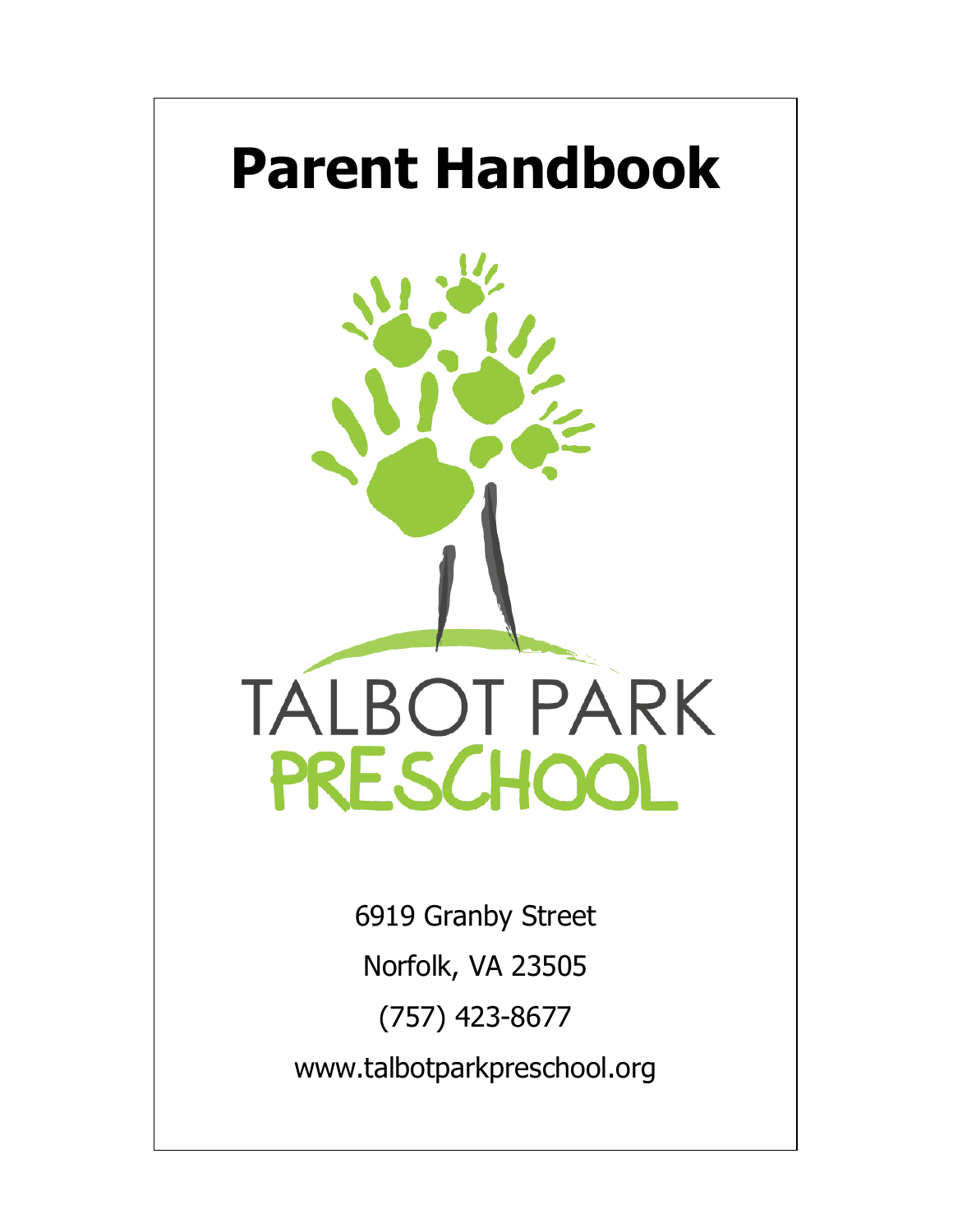## **TABLE OF CONTENTS**

| <b>General Information</b>                  |  |
|---------------------------------------------|--|
|                                             |  |
|                                             |  |
|                                             |  |
|                                             |  |
|                                             |  |
|                                             |  |
|                                             |  |
|                                             |  |
| <b>Enrollment and Fees</b>                  |  |
|                                             |  |
|                                             |  |
|                                             |  |
|                                             |  |
|                                             |  |
|                                             |  |
| <b>Attendance</b>                           |  |
|                                             |  |
|                                             |  |
|                                             |  |
|                                             |  |
|                                             |  |
|                                             |  |
| <b>Classroom Information and Procedures</b> |  |
|                                             |  |
|                                             |  |
|                                             |  |
|                                             |  |
|                                             |  |
|                                             |  |
|                                             |  |
|                                             |  |
|                                             |  |
|                                             |  |
|                                             |  |
|                                             |  |
|                                             |  |
|                                             |  |
|                                             |  |
|                                             |  |
|                                             |  |
|                                             |  |
|                                             |  |
| <b>Communication</b>                        |  |
|                                             |  |
|                                             |  |
|                                             |  |
|                                             |  |
|                                             |  |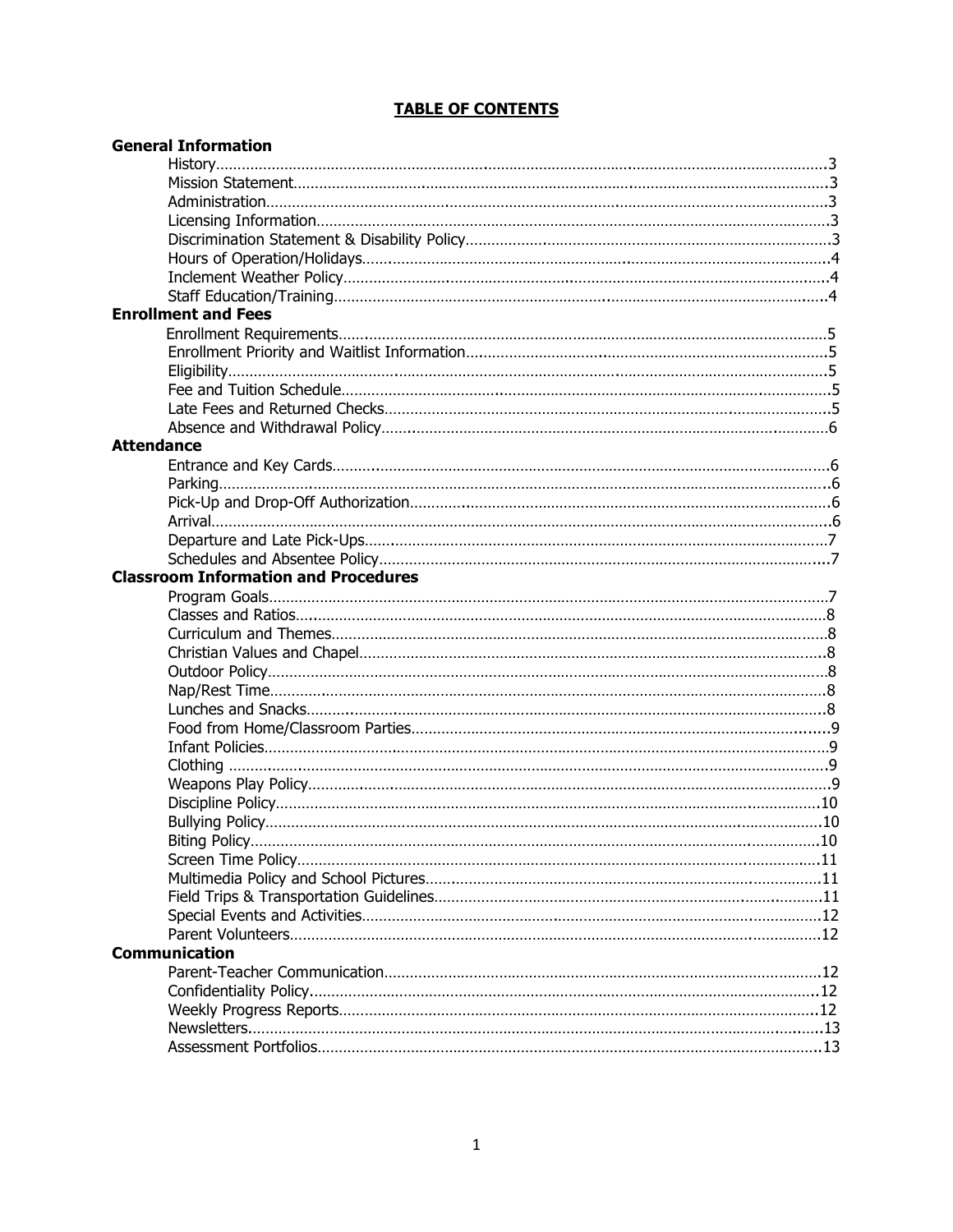## **Health and Safety Information**

| <b>Security Information</b> |  |
|-----------------------------|--|
|                             |  |
|                             |  |
|                             |  |
|                             |  |
|                             |  |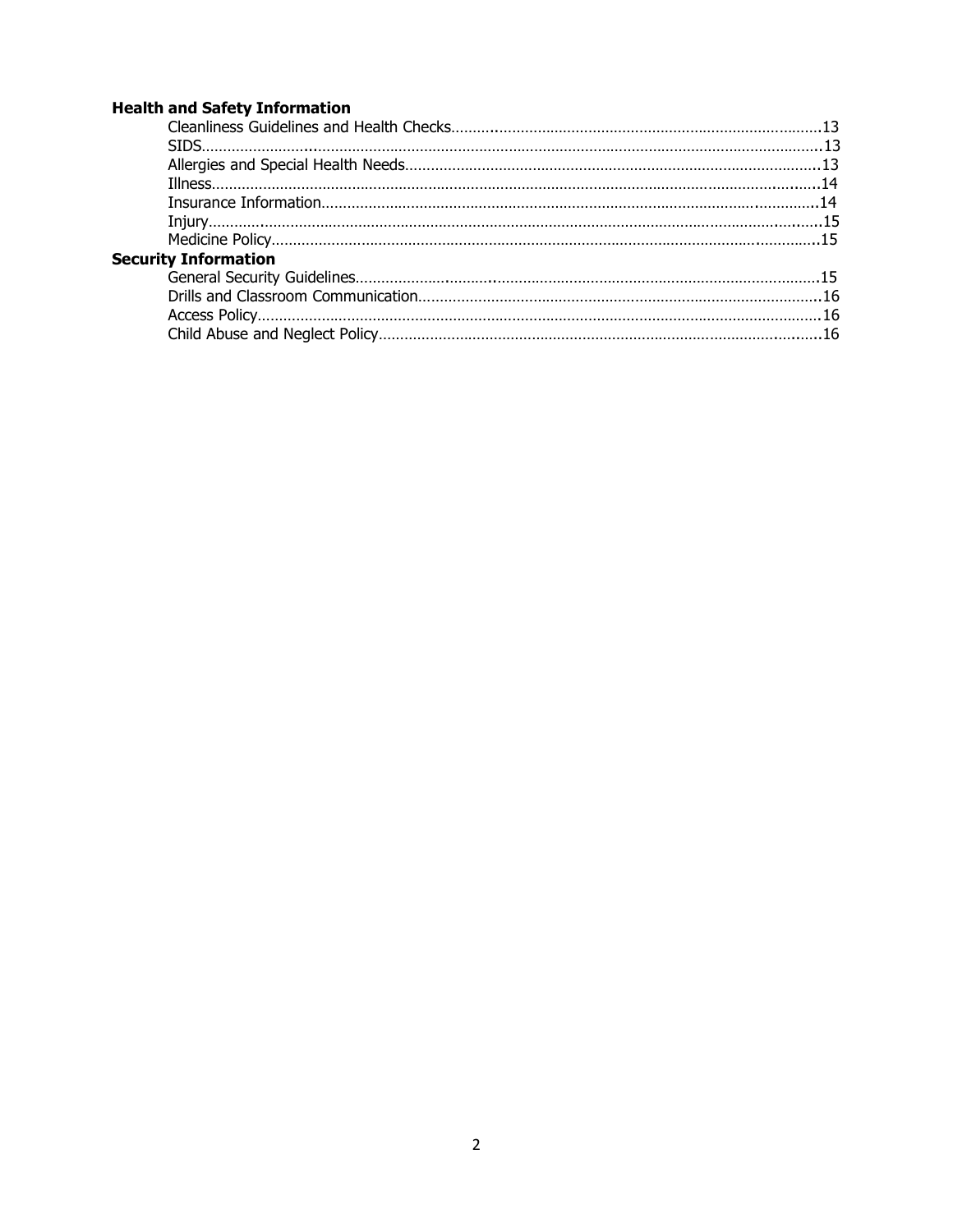# **GENERAL INFORMATION**

#### **History**

In 1983, Nelda Cardoza started a Mother's Day Out Program for the families of Talbot Park Baptist Church. They met one day a week. Soon after the program started, it became evident that there was a need to offer this service to the wider community. The Mother's Day Out Program started meeting twice a week. After Mrs. Cardoza left her position in 1984, Sue Rigau and Kathleen Boyd became co-directors, transitioning the program into a Preschool operating five days a week. In 1988, Mrs. Boyd left, at which time Sue Rigau gave up her teaching position to become the sole director of the preschool. Mrs. Rigau directed the program from 1988-1996.

Since 1997, the Preschool has been under the direction of Mrs. Dana Costas. As the Preschool ministry grew, so did the opportunities to better serve the needs of working families. In the mid-nineties, the preschool expanded with before-care and after-care hours, from 8:00am-4:00pm. In September of 2014, the preschool began offering full-time hours, from 6:00am-6:00pm. In June of 2015, the preschool started offering summer camps from 9:00am–3:00pm for children up to  $3<sup>rd</sup>$  grade. In September of 2016, the preschool expanded to include infants and young toddlers. Over the last 35 years, Talbot Park Baptist Preschool has served thousands of children and families and has become known throughout the region for its consistent quality of care.

## **Mission Statement**

Talbot Park Baptist Preschool is committed to providing a safe and nurturing environment that engages children through play, exploration, and discovery. With a distinctively Christian focus, our goal is to partner with families in developing the whole child: intellectually, physically, socially, and spiritually. Small class sizes and a low student-teacher ratio allow us to give each child personalized attention geared to their pace of learning.

## **Administration**

Director: Dana Costas Assistant Director: Anna Selvy dcostas@talbotparkpreschool.org aselvy@talbotparkpreschool.org aselvy@talbotparkpreschool.org

 Office Manager: Nicole Farrar nfarrar@talbotparkbaptistchurch.org

## **Licensing Information and Tax ID Number**

As a ministry of Talbot Park Baptist Church, the Preschool is a non-profit organization and has a religious exemption from licensure by the Commonwealth of Virginia's Department of Social Services. The Preschool must annually submit documentation to retain its exemption status. A maximum of 96 children may be enrolled daily in the Preschool. The Preschool tax ID number is #54-2032694.

## **Discrimination Statement and Disability Policy**

Talbot Park Baptist Preschool welcomes all students and does not discriminate based on gender, race, national origin, religion, sexual orientation, citizenship, and other characteristics. We make every attempt to accommodate medical issues, or physical or intellectual disabilities.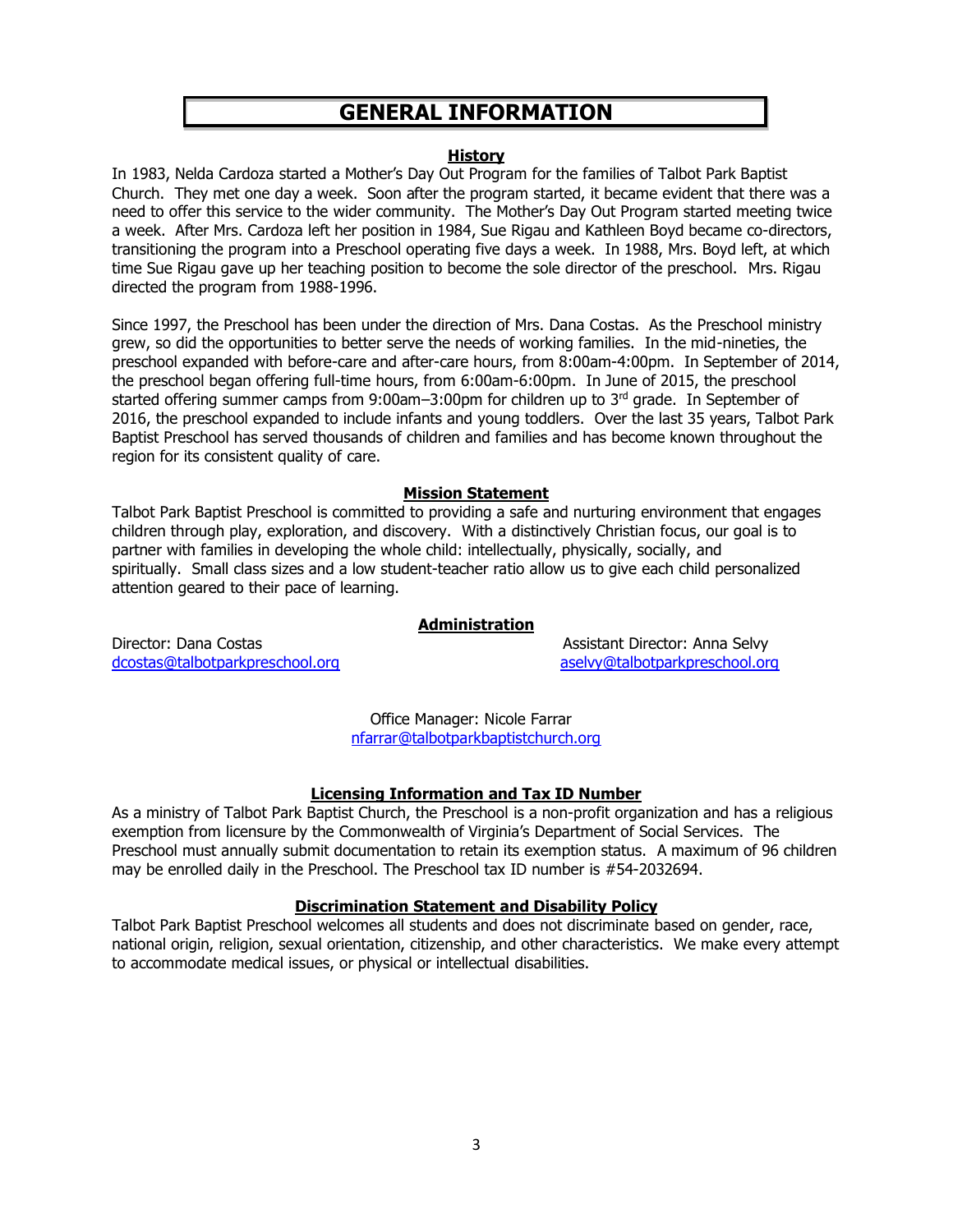#### **Hours of Operation/Holidays**

Talbot Park Baptist Preschool is open Monday through Friday, 6:00am to 6:00pm. Daycare classes are full time only. Preschool classes meet from 9:30am to 1:00pm, with the option of extended care (6am-6pm). Children in our preschool classes may be enrolled two, three, or five days a week. The two-day a week classes are on Tuesday and Thursday. The three-day a week classes are on Monday, Wednesday, and Friday. Preschool and daycare are closed for the following holidays:

| New Year's Day              | Labor Day                     |
|-----------------------------|-------------------------------|
| Martin Luther King, Jr. Day | Columbus Day                  |
| President's Day             | Veteran's Day                 |
| Memorial Day                | Thanksgiving (2 days)         |
| Independence Day            | Christmas (minimum of 2 days) |

Additional holidays are taken for Spring Break, and in the summer for staff development.

#### **Inclement Weather Policy**

In the event of weather closures, TPBP generally follows the lead of Norfolk Public Schools, but exceptions may be made by the Director. If TPBP makes the determination to close due to inclement weather, closure announcements are posted to the Preschool webpage, Preschool Facebook page, and Preschool voicemail. Local radio and television stations are also notified. Please check these outlets when determining if the Preschool is open. If the Preschool is forced to release early, parents and guardians will be notified so they can come pick up their child in a timely manner. If Norfolk Public Schools delay school opening, TPBP will attempt to open for before care no later than 8:00am. Missed days due to inclement weather are not subject to tuition refunds and are not made up later in the school year.

#### **Staff Education and Training**

Talbot Park Baptist Preschool recruits professional, caring, well-trained teachers and assistants. All teachers must have Early Childhood Certification or a college degree. Staff receive additional training throughout the year in safety procedures and educational methodology. Each staff member is certified annually by a practicing physician to be free from any disability that would prevent them from caring for children. A criminal background check is performed on every new employee and must be renewed every five years.

The school may, from time to time, invite educational specialists to evaluate the program and provide feedback as necessary to ensure the highest possible educational experience for your child. Occasionally, we will have Early Childhood students from local colleges observing the classroom.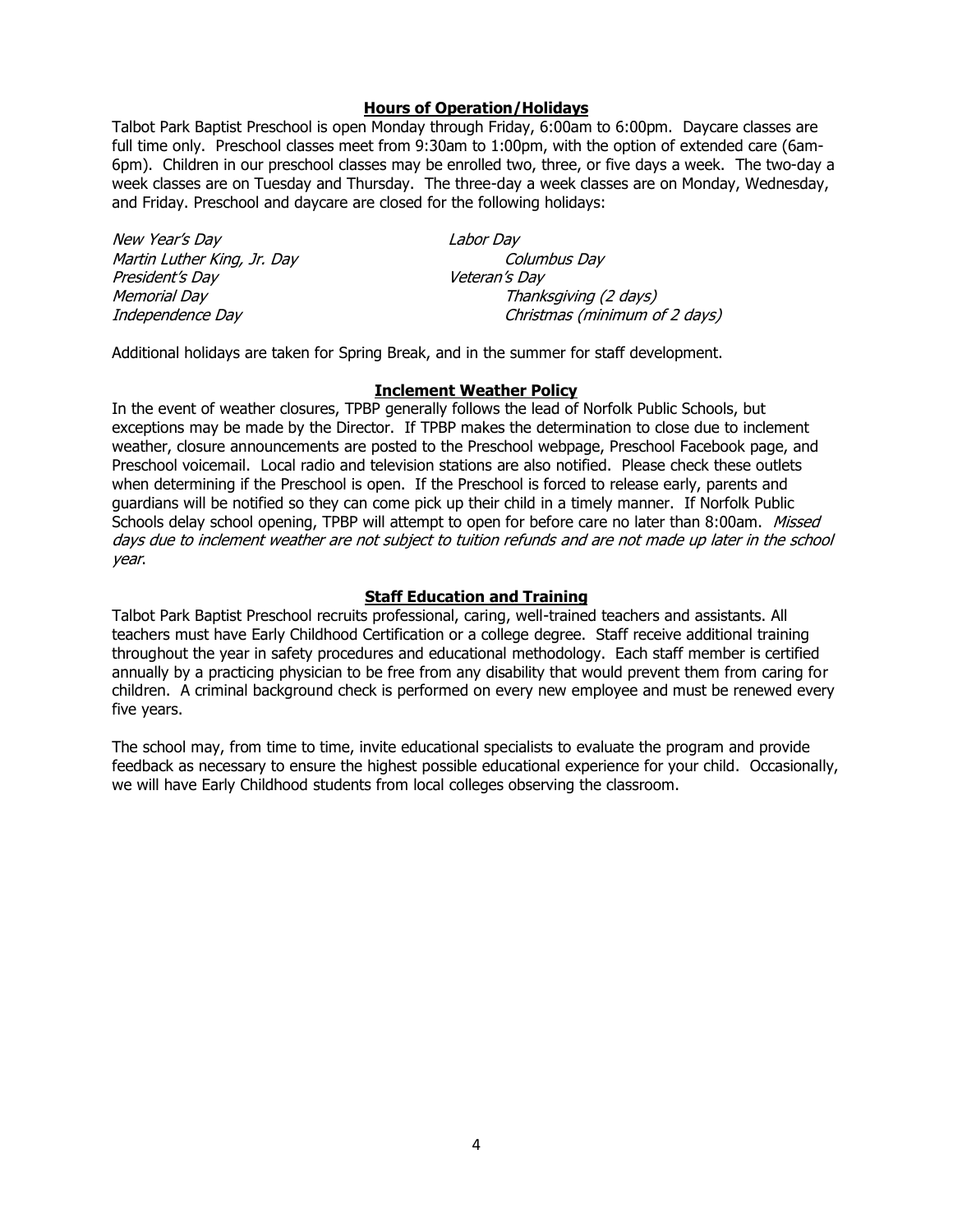#### **ENROLLMENT & FEES**

#### **Enrollment Requirements**

In order to enroll in any class, the following are required:

- Birth Certificate
- Enrollment Application and Agreement form with registration fee (non-refundable)
- Virginia School Entrance Health Form (immunization record)
- Emergency Contacts- names and numbers of at least two individuals
- Media Release Form

#### **Enrollment Priority and Waitlist Information**

Class enrollment for the upcoming school year begins in March. Priority is given on the following basis:

- 1. Students who are currently enrolled in the program and their siblings have two weeks to register before open enrollment begins for the public.
- 2. Members of Talbot Park Baptist Church.
- 3. Remaining spots are filled on a first come, first serve basis.

Parents are strongly encouraged to observe the enrollment dates with priority status as classes fill quickly. In the event a class is full, parents may be added to the waitlist by filling out the digital waitlist request form or contacting the Office Manager.

## **Eligibility**

Class assignments are determined by a child's age on September  $30<sup>th</sup>$ , although exceptions may be made due to availability. Children must be toilet trained to enter the 3-year-old class.

#### **Fee and Tuition Schedule**

A registration/art fee is due upon enrollment and is *non-refundable.* Monthly tuition is based on a 10month payment schedule. The first payment is due in September and the last payment is due on June 1<sup>st</sup>. Full-time daycare is provided year-round on a 12-month payment schedule.

Tuition is due by the 15th of each month. Payment can be made by check, cash, or money order. Checks should be made payable to Talbot Park Baptist Preschool and given to the Office Manager. Payment may also be made with the Office Manager using Mastercard or VISA. A 3% charge will be applied to monthly payments for the use of credit cards.

A 10% sibling discount is offered for families with multiple children in the program. The 10% sibling discount is applied to the child with lowest tuition fees.

## **Late Fees and Returned Checks**

A \$30.00 late fee will be assessed for any payment not received by the 15<sup>th</sup> day of each month. In the event of a hardship situation that may prevent prompt payment, please contact the Director prior to the  $15<sup>th</sup>$  to make special arrangements. Any student whose tuition has not been paid by the  $25<sup>th</sup>$  of the month will lose their space unless other arrangements have been made with the Director.

If the Preschool is charged a fee for any check returned for insufficient funds, parents will be responsible for repaying that fee to the school. Consistent problems in this regard will result in the tuition payment being due in cash or money order only.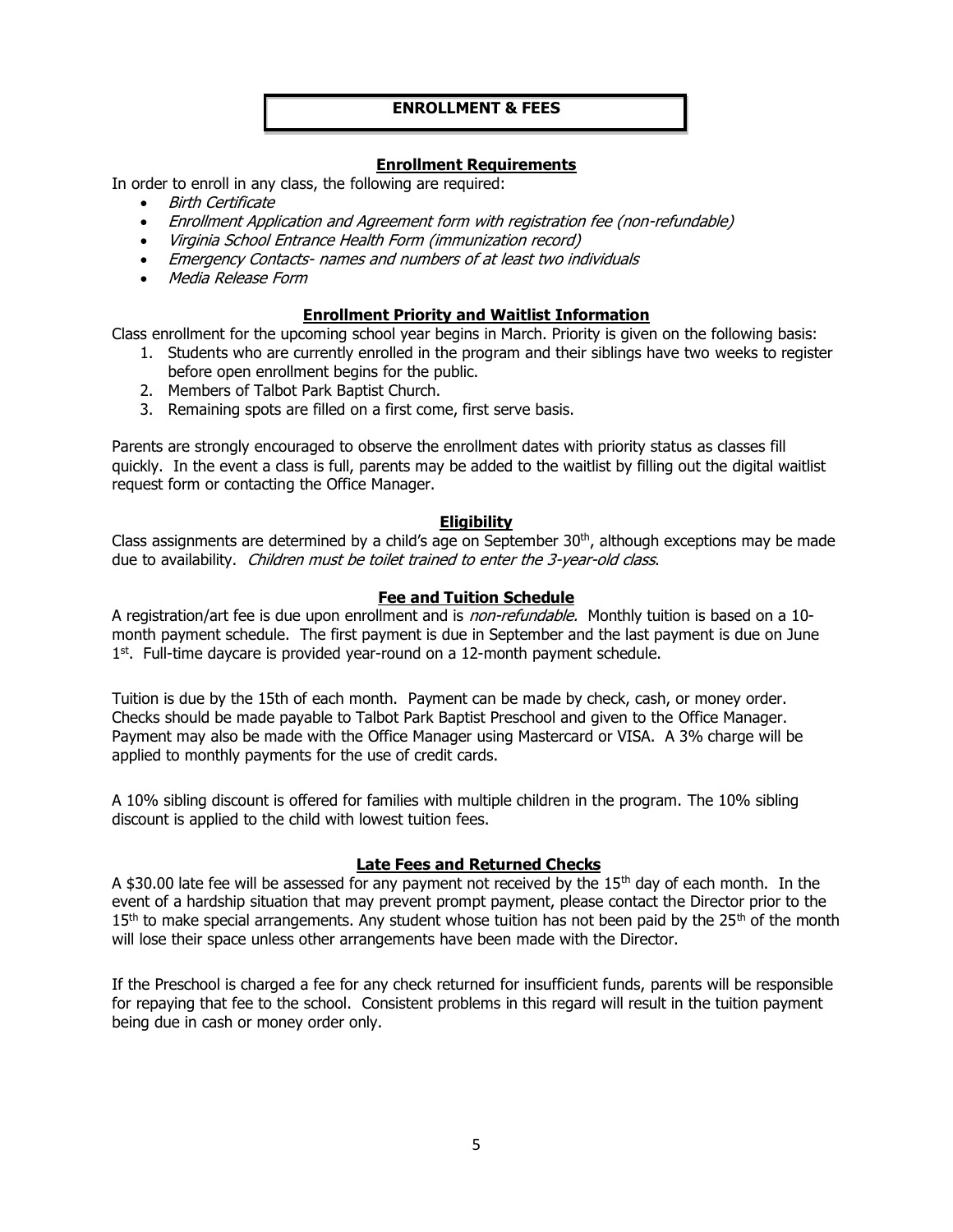#### **Absence and Withdrawal Policy**

Tuition is due in full for each month regardless of a child's attendance. There is no tuition credit due to illness or vacation. If a student withdraws for a month and plans to return, tuition must be paid for the missed month to insure the student's place. Otherwise, the vacancy will be filled.

Please notify the Director in writing as soon as possible but at least 30 days in advance if a child must withdraw from the program. Parents are responsible for a full month's tuition if a child is withdrawn at any point during the month. Notice to withdraw must be given on the first day of the month.

## **ATTENDANCE**

#### **Entrances and Key Cards**

The main entrance for the Preschool classrooms faces the playground on Brackenridge Ave. Parents are asked to use this door for drop-off and pick-up instead of the doors under the canopy facing Granby St. The main entrance for the Daycare classrooms faces Colonial Ave.

Exterior doors to the building are always kept locked. Access is granted only through a key card system. Parents are asked to use key cards instead of the door buzzer to enter the building, as no one may be available to answer the buzzer. Each family is given one key card as part of their registration fee. Additional or lost key cards may be purchased for \$5.00 apiece.

#### **Parking**

Parents may park in any of the marked lots on the church property. Only properly authorized drivers may use handicap spaces. For security reasons, we strongly recommend that parents do not leave their cars running during pick-up or drop-off. Please make sure that cars are properly secured and valuables left out of sight. Talbot Park Baptist Preschool is not responsible for items stolen from vehicles.

#### **Pick-Up and Drop-Off Authorization**

During the enrollment process, each family completes an "Emergency Contact and Parental Consent" form. This form provides authorization for select individuals to pick-up children from the center. Only individuals listed on this form will be allowed to pick up children. Persons unknown to the staff will be required to show an ID. Anyone dropping off or picking up children must be at least 18 years old, unless an exception has been approved by the Preschool Director or Assistant Director.

#### **Arrival**

Extended-Care morning students will be escorted to the classroom by the teacher before other children arrive. We ask that Preschool parents arrive for drop-off no earlier than 9:20am each day. Classroom doors will not open until 9:30am. For security reasons, parents are asked to say their goodbyes in the hallway and should leave their children with the teacher at the doorway instead of entering the classroom. Timely drop-off is important in making sure that the flow of the school day remains uninterrupted. Students arriving later than 9:45am are asked to check in with the Office Manager.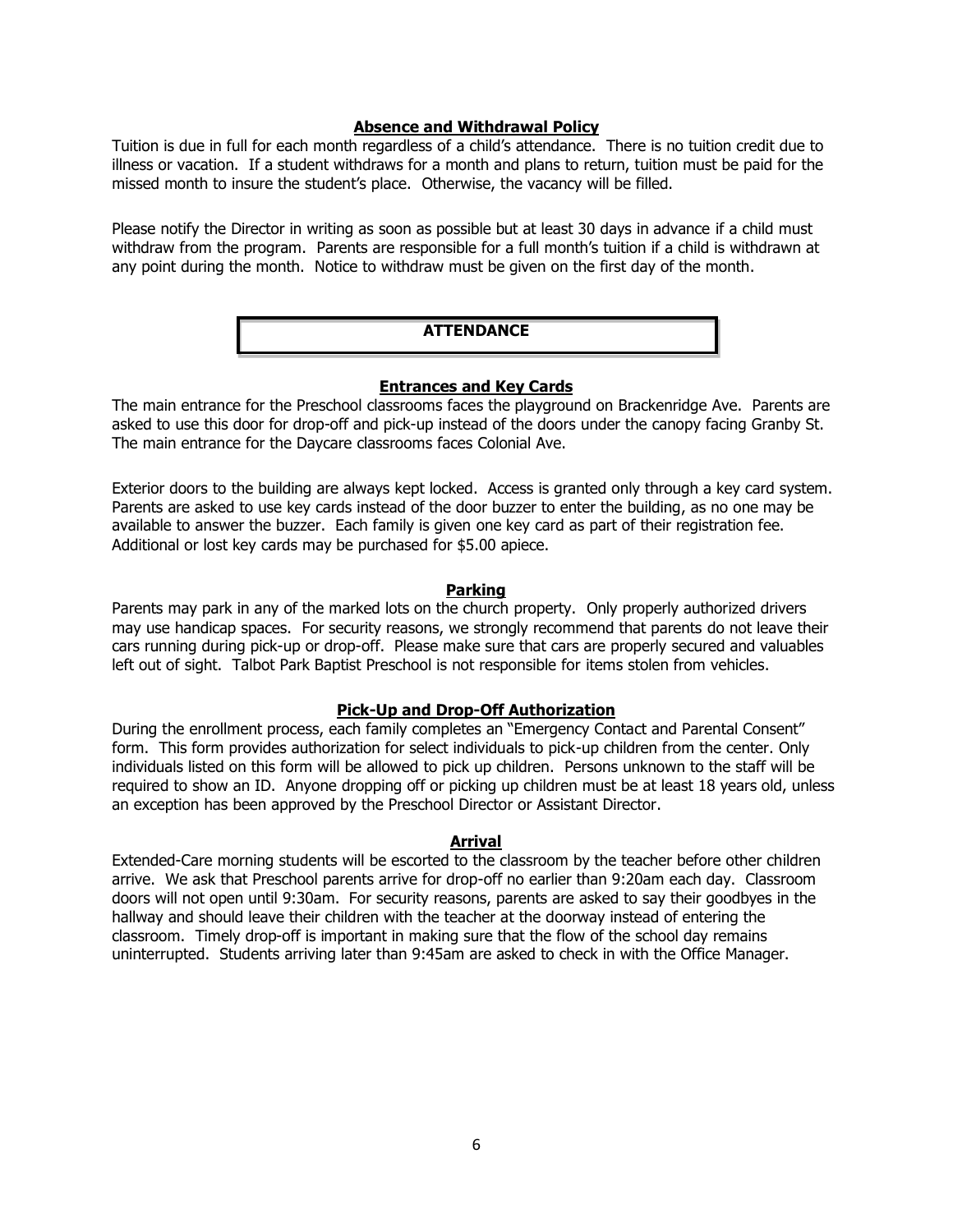## **Departure and Late Pick-Ups**

Preschool classes dismiss promptly at 1:00pm. Out of courtesy for our staff, children should be picked up as close to 1:00pm as possible. In the event of an emergency or if a parent or authorized adult will be late, it is their responsibility to notify the Preschool office as soon as possible. Teachers will start calling the emergency numbers listed in the contact information if a child is not picked up by 1:10pm. Children who are not picked up by 1:10pm will be taken to after-care. The first time a child is late, parents will receive a written warning. After that first notice, parents will be charged a late fee of \$10.00 for every half hour they are late (a minimum \$5.00 charge will be applicable).

The same procedure is followed for a child in after-care that is picked-up after 6:00pm. If parents do not arrive by 6:00pm to pick-up their child, staff will attempt to contact them at all available phone numbers. If workers cannot reach a parent or authorized contact by 6:15pm, the Director or Assistant Director will be notified. Any child in aftercare not picked up by 6:00pm will be charged a late fee at the rate of \$1.00 per minute for the first ten minutes, and \$2.00 per minute thereafter. Traffic issues do not excuse late fees. Chronic late pick-ups or early drop-offs will be reviewed by the Preschool Director and may result in a parent conference or possible removal of the child from the program. Any late fees will be paid directly to the school.

## **Schedules and Absentee Policy**

It is very important that your child attend school on the days that he or she is scheduled. Each school day introduces new skills and builds on skills already introduced. Teachers and assistants work cooperatively to create a daily schedule and plan activities that meet each child's developmental abilities. The daily schedule and activities create a balance between active and quiet times; indoor and outdoor play times; as well as times for self-selection and teacher-directed activities. Consistency from day-today is particularly important to the overall well-being of the children and classroom environment. Whenever possible, please inform the teacher in advance when you know that your child will be out of school.

## **CLASSROOM INFORMATION & PROCEDURES**

## **Program Goals**

## INTELLECTUAL

Encourage curiosity and creativity by exploring the wider world.

• Prepare for elementary school through age-appropriate activities and lessons. PHYSICAL

- Engage in movement and active play to develop fine and gross motor skills.
- Teach self-care skills and develop an awareness of nutrition and proper hygiene.

## SOCIAL

- Teach and model appropriate decision-making and positive behaviors.
- Encourage a healthy self-image.
- Build interpersonal relationship skills through a variety of interactions. SPIRITUAL
	- Develop and expand an awareness of God's love.
	- Practice care and service in community with others.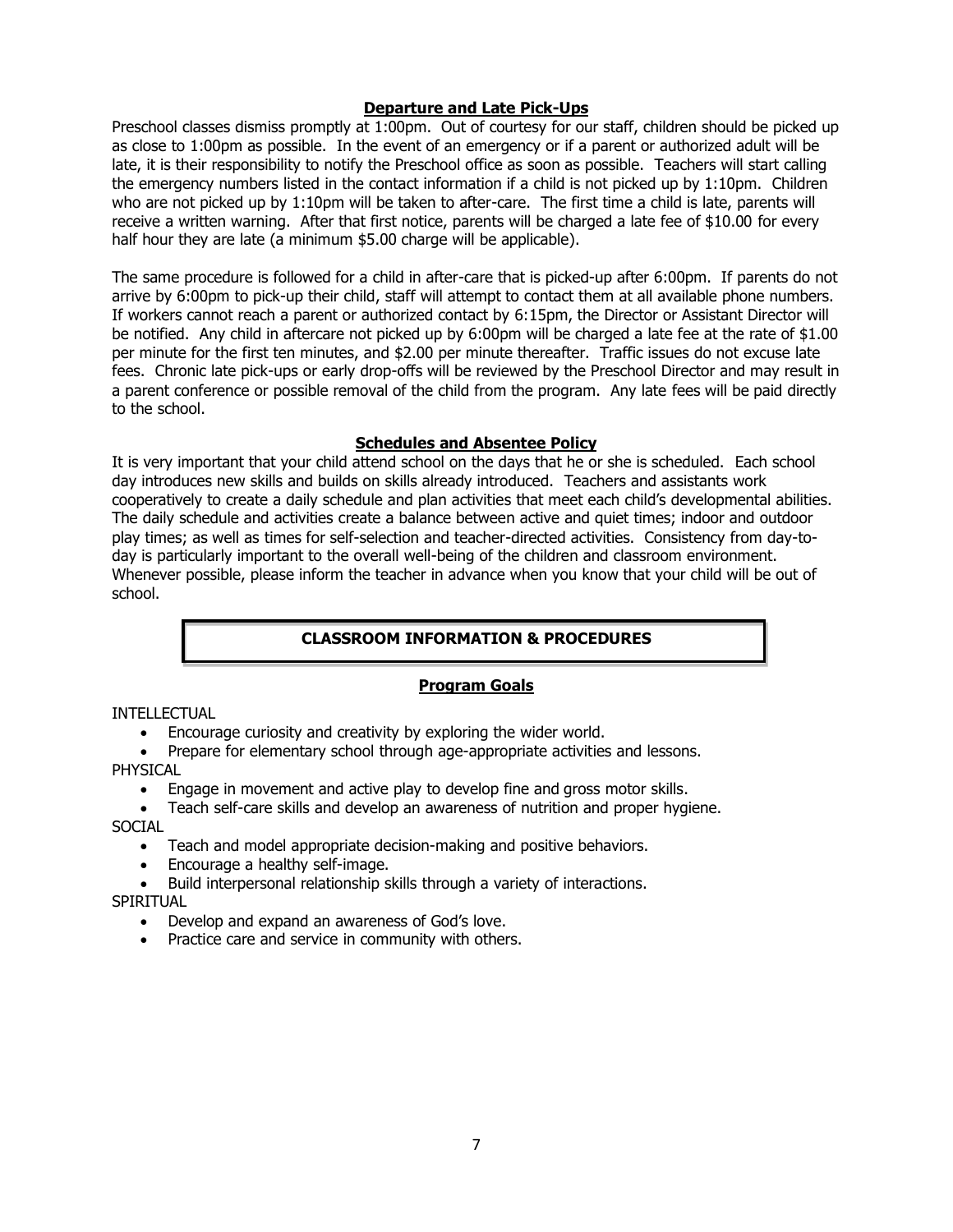#### **Classes and Ratios**

We currently offer eight classes for ages six weeks through Pre-K: Infants (Cubs): 8 babies per two adults 12-18 months (Chipmunks): 8 children per two adults 18-24 months (Beavers): 8 children per two adults 24-36 months (Owls): 10 children per two adults 2 ½-year-olds (Bears): 10 children per two adults 3-year-olds (Squirrels): 16 children per two adults 4-year-olds (Foxes): 18 children per two adults 4 ½-year-olds (Eagles): 18 children per two adults

#### **Curriculum and Themes**

Talbot Park Baptist Preschool uses themes to organize the curriculum. The themes are based on developmentally appropriate guidelines, as well as the children's interests. Themes span the length of one week or one month depending on the interest level.

#### **Christian Values and Chapel**

Talbot Park Baptist Preschool exists as a ministry of Talbot Park Baptist Church. For that reason, Christian values are blended into the preschool curriculum and programming. Bible stories and verses are incorporated into the themes and units each month.

Throughout the school year, in partnership with the church, there are a variety of service projects in which parents and children are encouraged to participate. Teachers may also develop their own classroom service projects. Once a week, staff, teachers, and students come to the sanctuary for chapel. Chapel includes songs, a Bible story, and prayer. It is led on a rotating basis by the Pastor, Preschool Director, and classroom teachers.

#### **Outdoor Play**

Outdoor play is incorporated into the daily schedule of the Preschool in almost all-weather conditions. Teachers and staff adhere to safety procedures when using the playground equipment. In the event of rain, severe wind/cold, or extreme heat, children may use the indoor playground at the discretion of the teacher and Director.

#### **Nap/Rest Time**

All children are provided a regularly scheduled nap or rest time. Children will not be forced to sleep but may be encouraged to lie quietly for a period of time. The length of time a child should have to remain resting varies by child. Children are provided alternative quiet activities if unable to rest.

#### **Lunches and Snacks**

Lunches are not provided by the Preschool. Every day, children should bring a labeled lunch and drink. Drinks should be stored in a thermos or a box drink with a straw. Glass containers are not allowed. Lunches will be unrefrigerated, except in the infant to 12 months classrooms. Please do not send candy, gum, or sodas with lunches. These items will be returned home. Hot dogs, grapes, or other large food items should be cut into smaller pieces by parents ahead of time to avoid choking hazards. WARNING: Children at Talbot Park Baptist Preschool may be exposed to peanut products.

The Preschool provides snacks each day, typically water, crackers, cookies, or fruit.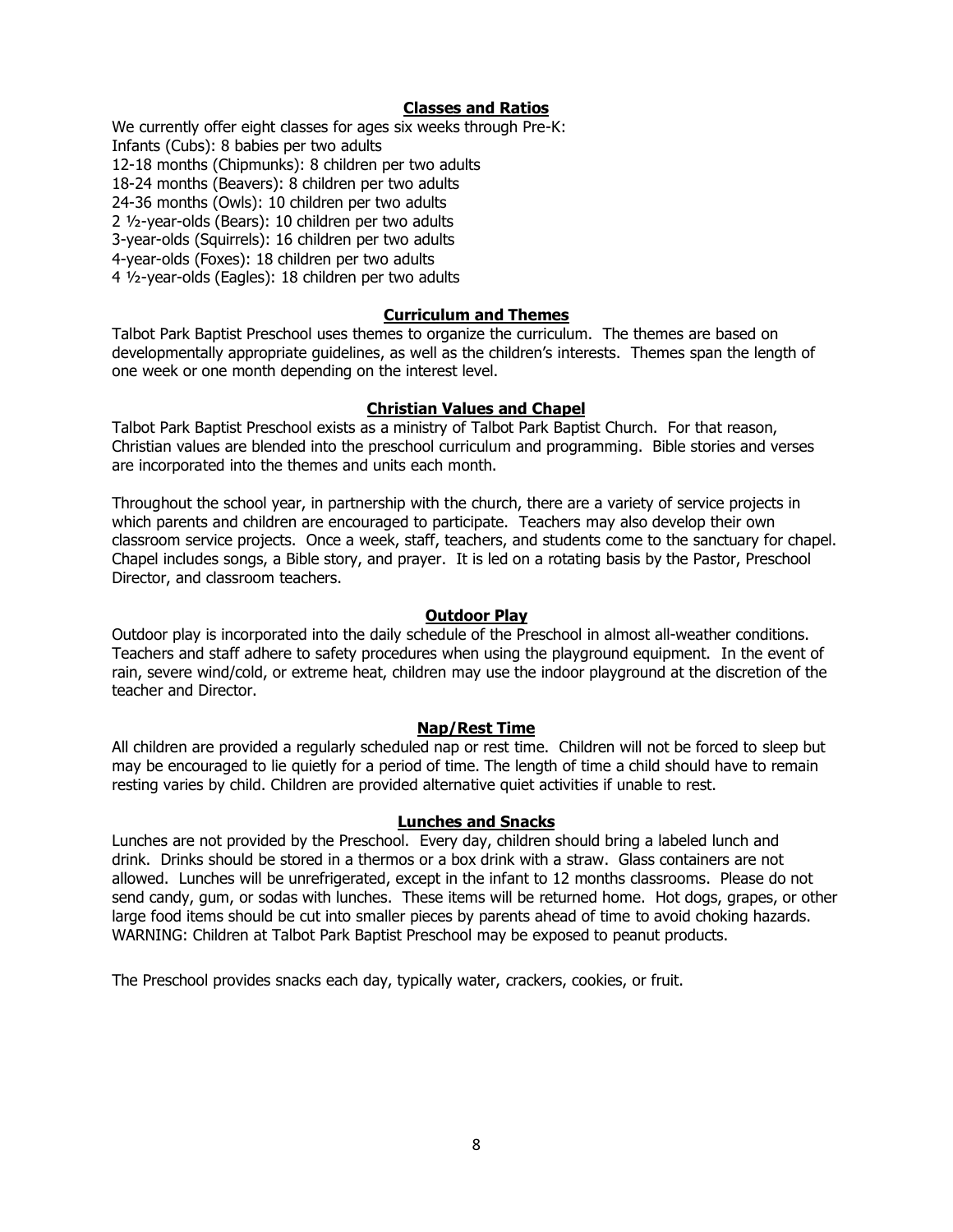#### **Food from Home/Classroom Parties**

Children are welcome to bring in special treats to celebrate birthdays or special events. Due to various food allergies and dietary restrictions in the classroom, only store-bought snacks still in the original packaging are allowed. The one exception to this rule is the yearly Christmas program, in which families may bring homemade items to the reception in the Social Hall.

#### **Infant Program/Breastmilk Policies**

The following information is specific to the infant and one-year old program rooms:

- Parents must supply diapers, wipes, diaper cream, bottles, formula, baby food, extra clothing, pacifiers, blankets, and stuffed toys for rest time. All personal items should be labeled with the child's name.
- If a mother is breastfeeding, they should alert teachers to when they would like the child to be fed breast milk, or when they will come in to breastfeed.
- Breast milk must be brought in ready-to-use containers. For health reasons, we are not able to store bags of frozen milk for extended periods of time.
- We recommend that all new foods be tried at home first since a child could have an allergic reaction to foods they have not had before.

#### **Clothing**

Children are expected to wear clean, comfortable clothing each day that does not inhibit their movement. Parents should be aware that, due to the nature of our activities, clothing may become stained or dirty during the day. "Play clothes" are recommended. Clothing should always be weather appropriate, including coats when necessary. Dangling jewelry is considered a safety hazard.

At the beginning of the school year, children should bring a change of clothes to be kept on hand, including socks, diapers or Pull-ups if needed. These items should be placed in a clear plastic bag labeled with the child's name. Please inform the teacher if your child is in transition from diapers to Pull-ups or underpants.

Sturdy shoes or sneakers with socks are the most appropriate footwear for Preschool. We recommend that children not come to school in sandals, clogs, jellies, boots, platform shoes, or water shoes.

#### **Weapons Play Policy**

Weapons of any kind are prohibited on the grounds of Talbot Park Baptist Preschool. Children are not permitted to play with weapons of any type or size or to pretend that other items are weapons, including their fingers, hands, or blocks. If a child brings a toy weapon from home, the weapon will be placed out of sight and sent home the same day with a note explaining the policy about weapons.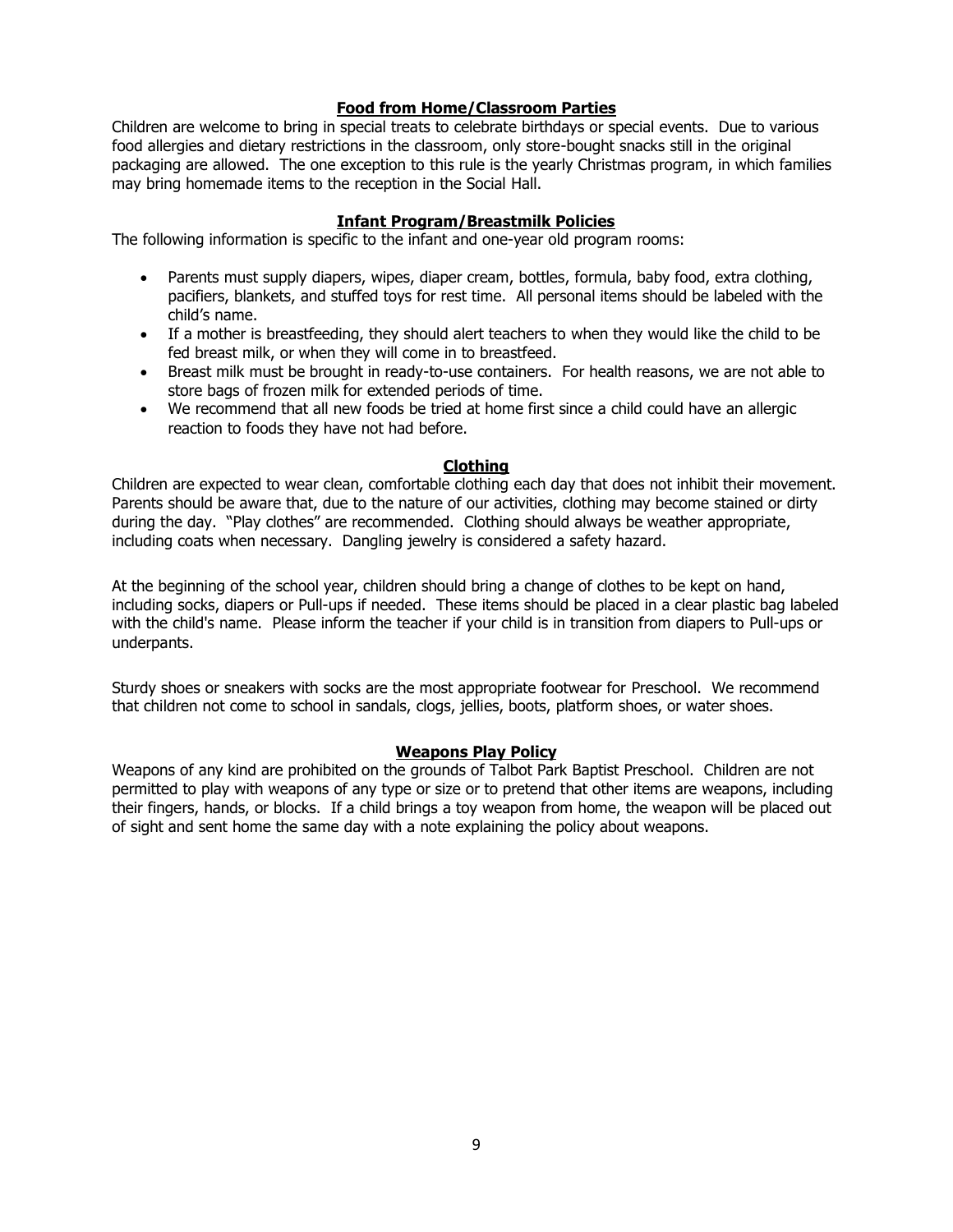#### **Discipline Policy**

Students are expected to behave appropriately with teachers and peers. Any behavior that interferes with the safe enjoyment of the school environment will not be tolerated, including but not limited to: bullying, biting, kicking, hitting, spitting, abusive behavior towards others, and/or inappropriate language.

Talbot Park Baptist Preschool uses positive discipline techniques because they promote children's selfcontrol, teach children responsibility, and help children make thoughtful choices. TPBP complies with all federal and state laws which prohibit corporal or abusive punishment in childcare settings. Staff members will never shame a child, spank a child, or withhold food as punishment. Discipline and behavior guidance used by staff members will be constructive, positive, and suited to the age of the child. Discipline methods may include redirection, distraction, and active listening.

"Time out" will only be used as a last resort, with a maximum of one minute per age of the child. Separation from the group is only used when less intrusive disciplinary methods have been tried and the behavior of the child is dangerous to him or herself or the other children. If a "time out" is used, children will always remain within sight and hearing of the staff.

If a child must be removed from the classroom, they will be brought to the Preschool Director's office to problem solve and evaluate the incident before returning to the classroom. If the above disciplinary actions fail, parents will be immediately called to pick up the child. Teachers will keep parents informed about abnormal or consistently unacceptable behavior. Chronic behavior issues will be reviewed by the Preschool Director and may result in a parent conference or possible removal of the child from the program.

#### **Bullying Policy**

Bullying is not considered acceptable behavior and can include any of the following:

·PHYSICAL-Punching, kicking, fighting, biting, spitting, etc.

·VERBAL-Name calling, taunting, etc.

·EMOTIONAL-Exclusion from discussions/activities or play

Chronic bullying issues will be reviewed by the Preschool Director and may result in a parent conference or possible removal of the child from the program.

#### **Biting Policy**

One of the most common injuries in a group setting is biting. Although staff members take every precaution to prevent this type of incident, children may be bitten at some time. Often, a bite occurs during friendly play as part of normal social activity and exploration. This type of injury usually occurs in a split second, without warning. This is a developmentally appropriate behavior for children 2 years old and under.

In the event a child bites and they are over the age of 2 years old, the injured child will immediately be comforted, the bite washed, antibiotic ointment applied, and an ice pack offered. The biter will be placed in "time out." After being reminded of the rules, the biter will be helped to re-enter play. An incident report will be written for the parents to sign. The classroom situation will be evaluated to determine if any additional steps can be taken to prevent a repeat incident. If a child bites three times or more in any given week, he/she will be sent home for the remainder of the week. Chronic biting issues will be reviewed by the Preschool Director and may result in a parent conference or possible removal of the child from the program.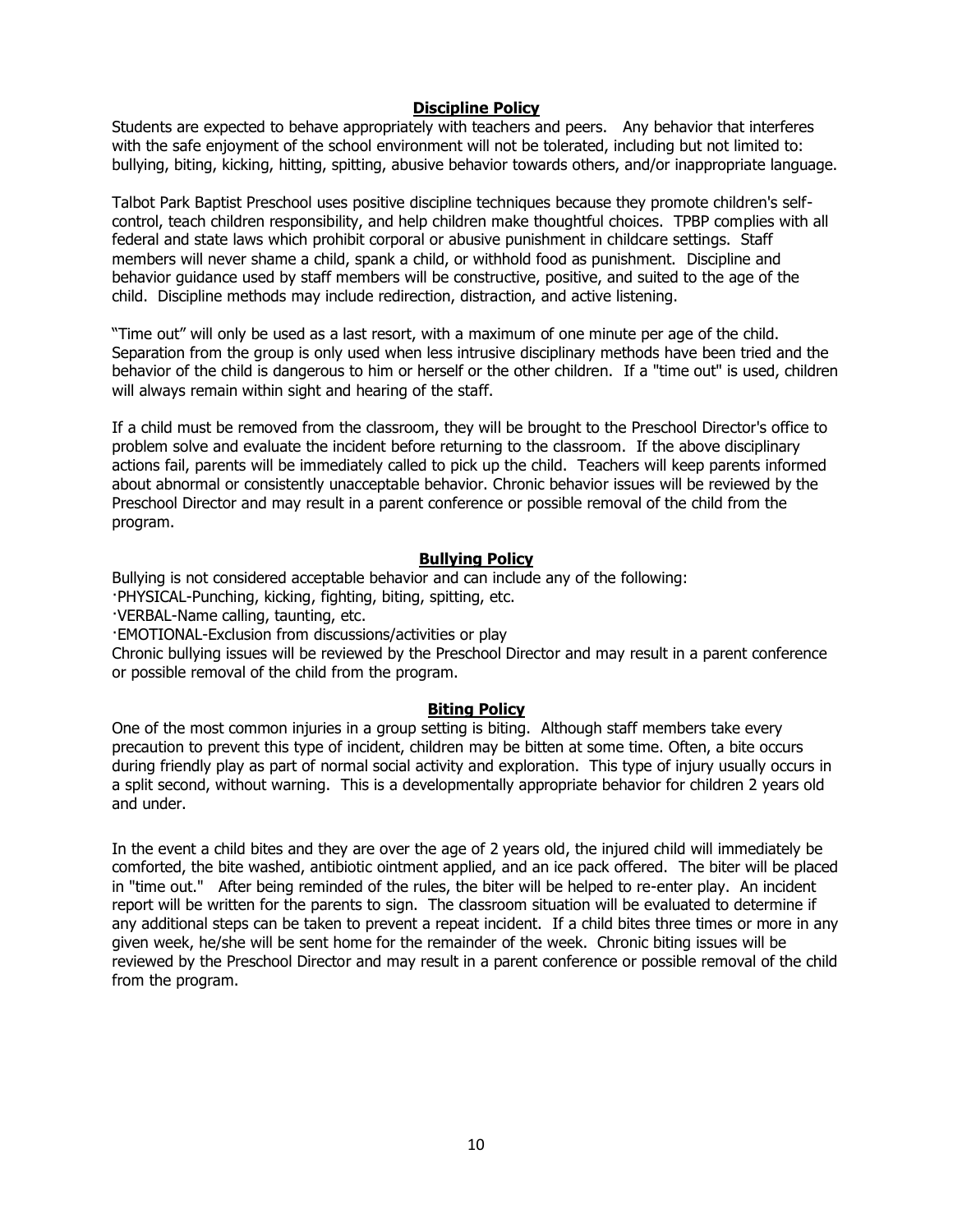## **Screen Time Policy**

Talbot Park Baptist Preschool has an extensive collection of videos, DVDs, and computer games that can be used by teachers and students for learning activities. The use of multimedia in the program supplements the teaching and learning that takes place in the classroom. Teachers may select movie, television, and computer game titles based upon weekly themes. All multimedia must have a rating of "G" "PG" or "E" and must possess an educational theme. Based on developmental guidelines, children are limited to a specified amount of time per week they may use or view multimedia during classroom hours:

- Cubs/Chipmunks/Busy Beavers: 0 minutes/week
- Owls/Bears: Maximum 20 minutes/week
- Squirrels/Foxes: Maximum 30 minutes/week
- Eagles: Maximum 1 movie/month; or 30 minutes/week

## **Multimedia Policy and School Pictures**

Photographs or videos of children may not be taken or posted to Preschool social media accounts without the express written permission of the child's parents. This form is required to be completed at registration.

Picture days are offered through Lifetouch in the Fall and Spring. Families are under no obligation to purchase pictures.

## **Field Trips and Transportation Guidelines**

Field trips are scheduled throughout the year in conjunction with classroom themes. Parents will be given ample notice of field trips in order to sign-up and serve as drivers or chaperones. Permission slips are typically posted outside the classroom prior to each field trip. Every child must have a parent or guardian signature in order to participate. Any parent or guardian who does not wish their child to participate must make alternate arrangements for their child for the day. The Preschool does not have alternate childcare available.

We appreciate parents who are willing to serve as field trip chaperones. Parents who volunteer to provide transportation for a field trip must be at least 21 and undergo a background check at the expense of the Preschool. They must provide proof of a valid driver's license, proof of insurance, proof of current state inspection, and sign a waiver of liability form. They must also abide by the following transportation guidelines:

- Children must always be supervised by an adult.
- Virginia law requires that children under the age of eight riding in a car or passenger van must be properly buckled in a federally approved car seat or booster seat. Parents should provide car seats or boosters for their children on the day of the field trip. Children are not allowed to sit in the front seat under any circumstances.
- Smoking and the use of smokeless tobacco products is forbidden when transporting children.
- Head counts shall be taken before leaving the center, during a field trip, after returning to the vehicle, and upon returning to the center.
- When children leave the vehicle, the vehicle shall be inspected to ensure no children are left in the vehicle.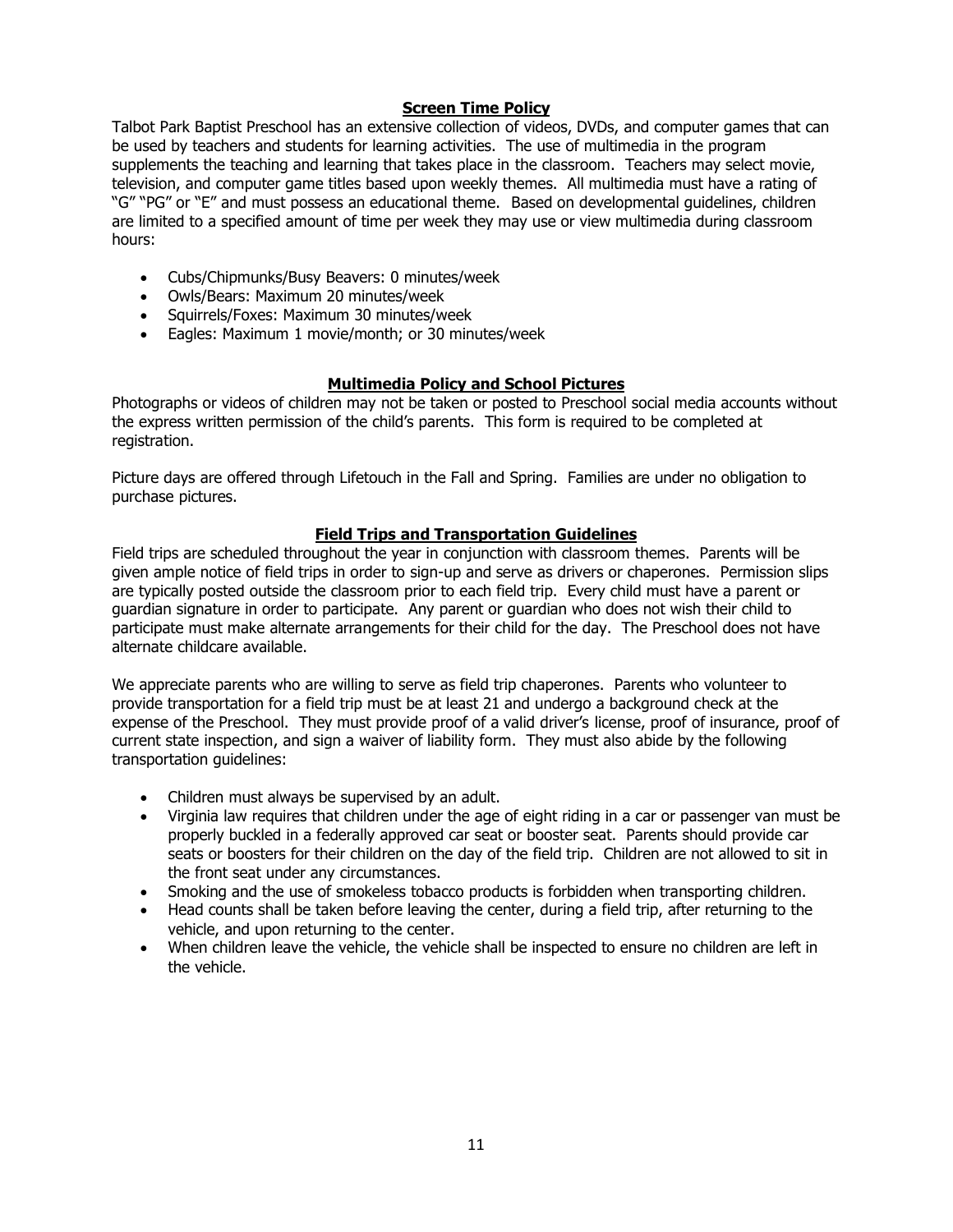#### **Special Events and Activities**

Each month, children may participate in the Scholastic Book Club program. Fliers are attached to each monthly newsletter with the due date written on the order form. Checks are to be made out to the book club, and not to be included in monthly tuition payments. The Preschool earns points and free books based on total orders each month.

Other special school wide yearly programs include: Pumpkin Patch and Fall Festival, Living Nativity, Christmas Program, Easter Egg Hunt, Munchkins with Mom, Doughnuts with Dad, and Preschool Graduation.

#### **Parent Volunteers**

Each family is a valuable resource for our Preschool. Volunteers are always welcome in our program and there are many opportunities for family members to participate. In March, we have Community Helper Month. If you would like to volunteer in any way, please contact your child's teacher or the Preschool Director.

#### **COMMUNICATION**

#### **Parent-Teacher Communication**

On-going communication between teachers and parents is a key to building healthy relationships and a successful program. This communication may include face-to-face conversations, phone calls, e-mails, texts, or notes that are sent home with students. Permission slips and other important information is sometimes posted on the wall outside your child's classroom.

Parent-teacher interaction at pick-up and drop-off should be brief, as the teacher is responsible at that time for the supervision of other children. If parents ever have questions or concerns that cannot be addressed during regular school hours, they may request a time to meet with teachers outside the classroom.

If there is a problem or conflict within the classroom, concerns should first be directed to the teacher. If the issue cannot be resolved at that level, the Director or Assistant Director may become involved for further mediation. Yelling or other inappropriate behaviors that parents display towards teachers, Preschool staff, or other Preschool families will result in a conference with the Preschool Director and possible removal of the child from the program.

## **Confidentiality Policy**

All conversations between parents and staff of the Preschool remain confidential, except in cases of mandatory reporting. Virginia law specifically prohibits the sharing of information about children or staff members within a childcare setting without written consent from the parent, guardian, or individual. Parents are asked to be discreet in discussing details of Preschool programs on social media or with others in public.

## **Daily Progress Reports**

Teachers are responsible for preparing daily progress reports on each child in their class. These reports are sent home at the end of each day and include information about what the children have done in the previous week, noting any special achievements or areas of concern. This is a good opportunity for teachers to keep parents informed about their child's progress. Also in the younger classes it will track their eating habits, sleep times, and diaper changes.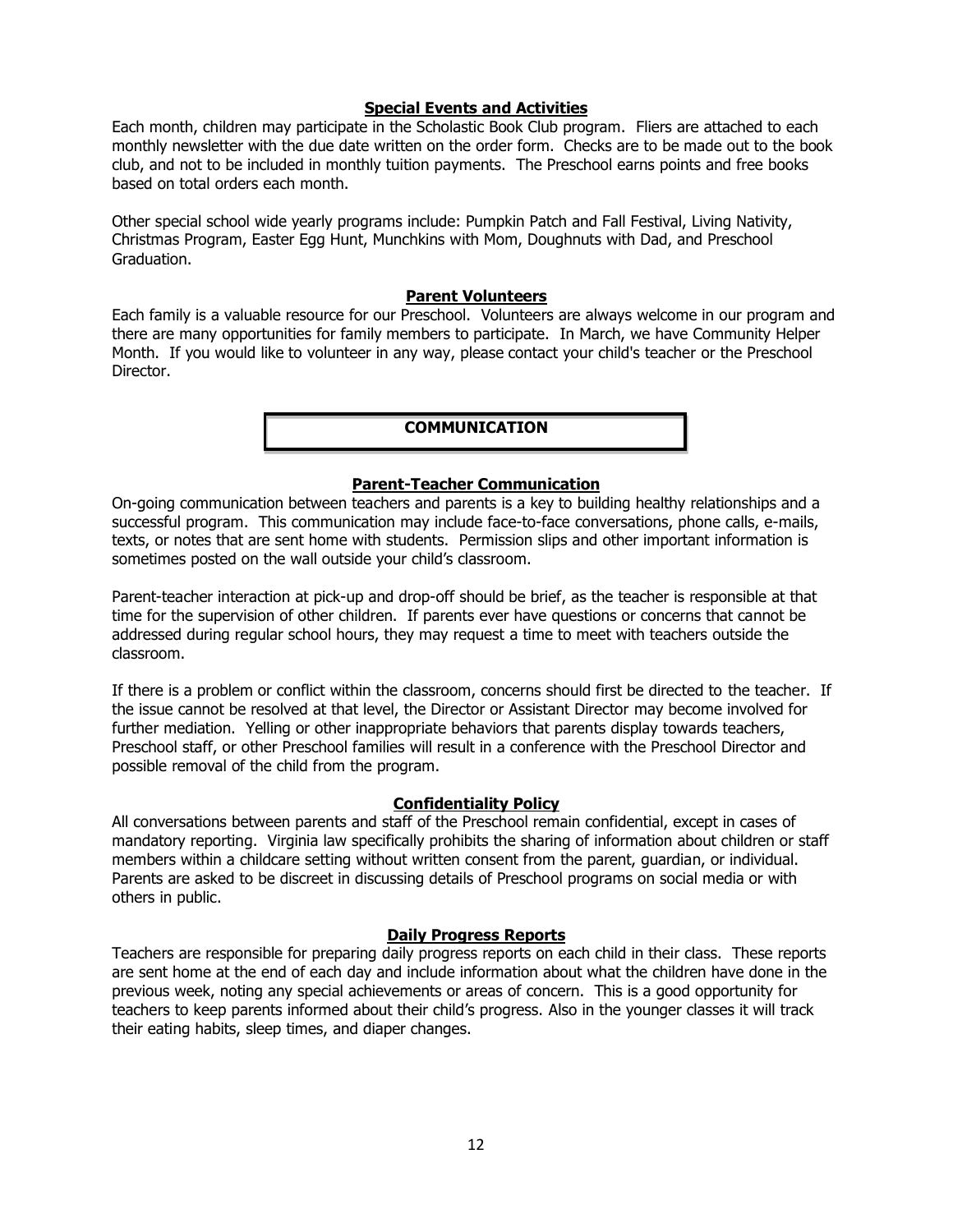#### **Newsletters**

Each class publishes a monthly newsletter containing information about themes and units of study for each class. Upcoming field trips, projects, guest speakers, and special dates are included in the newsletter. Parents are strongly encouraged to read the newsletter to learn information and become aware of upcoming events.

#### **Assessment Portfolios**

A permanent assessment portfolio is kept for each child in the program and passed to the next teacher when a child transitions to a new class. Assessment portfolios contain a variety of items, including photographs, examples of artwork, and weekly progress reports. When a child leaves the Preschool, a copy of the assessment portfolio may be given to parents, if requested.

## **HEALTH & SAFETY INFORMATION**

#### **Cleanliness Guidelines and Health Checks**

Talbot Park Baptist Preschool takes great efforts to ensure that our facilities are clean. Classrooms are disinfected daily. Teachers also encourage frequent handwashing and other sanitary practices.

For the well-being of our staff and children, all students receive a basic health check at the beginning of school every day. This check is required by Social Services to screen for any illness or condition that may interfere with a child's participation in the Preschool program. Sick or unsanitary children will be sent home.

#### **SIDS**

Sudden Infant Death Syndrome (SIDS) is the unexpected, sudden death of a child under age 1 for which a cause of death cannot be identified. It is not known what causes SIDS; however, several sleeping practices have been linked to an increased risk for SIDS. Therefore, Talbot Park Baptist Preschool has a strict policy for infant sleep placement. All infants less than one year will be placed on their back to sleep. Infants are not be allowed to sleep in a swing for a period of longer than 15 minutes, unless we have received parental permission. Once a child has been placed in his or her crib for a nap, if the infant rolls from back to front-and is also able to roll from front to back - it is acceptable to leave the infant sleeping on his or her stomach. Heavy blankets, stuffed toys and pillows are not be placed in a crib. A request for alternative sleeping positions must be accompanied by a signed and dated physician's note stating the reason for the request.

## **Allergies and Special Health Needs**

Parents of children with allergies must indicate their issues in their registration information. All staff working in the classroom of children with allergies review the allergy action plan to ensure understanding of emergency procedures should the child have an allergic reaction. All allergic reactions are documented with an incident/injury report. WARNING: Children at Talbot Park Baptist Preschool may be exposed to peanut products.

An emergency care plan will be on file for any child or staff member with special health care needs (seizures, etc.). All staff working in the classroom are familiarized with this plan, should an emergency arise. If necessary, staff may receive training regarding a child's or staff member's specific health care needs.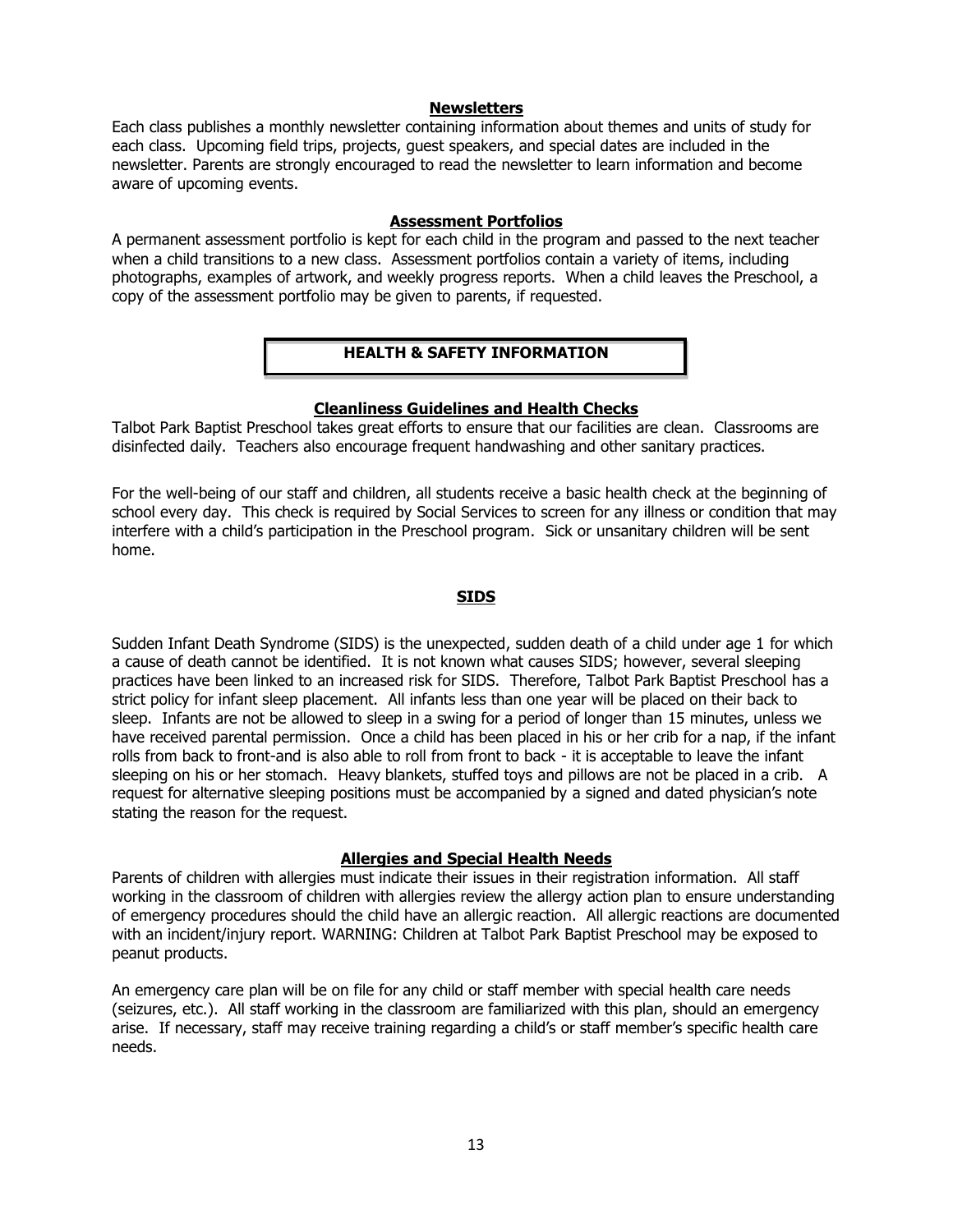## **Illness**

Our priority is providing a healthy, safe learning environment for all children. Children will be sent home as soon as possible if an illness prevents the child from participating comfortably in activities (as determined by the staff) or an illness results in a greater need for care than the staff can reasonably provide without compromising the health or safety of other children in the classroom. The following is a list of common conditions and guidelines about when a child may return safely to Preschool:

- Fever (101 degrees or higher) accompanied by behavior changes or other signs/symptoms of illness until fever free without medication for a period of 24 hours.
- Signs/symptoms of severe illness, including lethargy, uncontrolled coughing, inexplicable irritability or persistent crying, difficulty breathing, and/or wheezing until under treatment and symptoms clear.
- Diarrhea (not associated with diet changes or medications) until a child is diarrhea free for a period of 24 hours.
- Blood in stools not explainable by dietary change, medication, or hard stools until under treatment and symptoms clear.
- Vomiting (two or more instances in past 24 hours) until vomiting resolves and a health care provider determines the child is not contagious
- Persistent abdominal pain (continues more than 2 hours) or intermittent pain associated with fever or other signs/symptoms of illness until under treatment and symptoms clear.
- Mouth sores with drooling (Herpes simplex) until under treatment and a health care provider determines the child is not contagious.
- Rash with fever or behavior change, until under treatment and a health care provider determines the child is not contagious.
- Pink eye (Conjunctivitis) until under treatment for 24 hours and a health care provider determines the child is not contagious.
- Head lice until under treatment and a health care provider determines the child is not contagious.
- Scabies until under treatment and a health care provider determines the child is not contagious.
- Fungus or ringworm until under treatment and a health care provider determines the child is not contagious.
- Impetigo until under treatment and a health care provider determines the child is not contagious.
- Strep throat until under treatment and a health care provider determines the child is not contagious.

Children who are ill will be sent to the office and remain under the supervision of the Director and/or Assistant Director until a parent arrives. If a parent cannot be reached, the individuals listed as emergency contacts/authorized pick up persons on the emergency contact form will be called. If a child did not feel well during the day but was not sent home, teachers will notify the parents. TPBP reserves the right to make the final determination of exclusion due to illness.

## **Insurance Information**

All enrolled students are covered under Talbot Park insurance policies while on school grounds. In the event of a medical emergency, the church's coverage is activated only after the parent's coverage has been exhausted.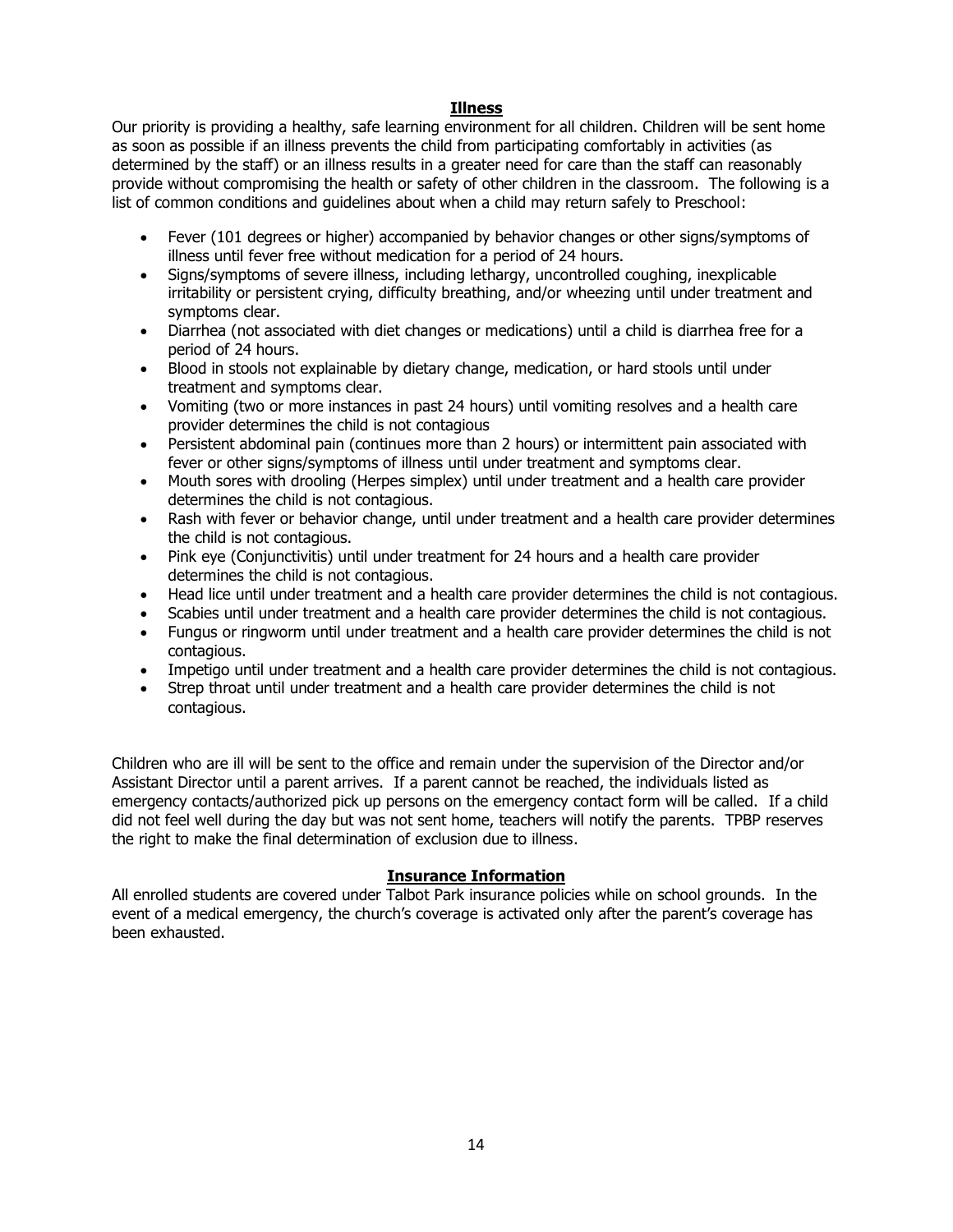#### **Injury**

In the event a child suffers a minor injury (bruises, scrapes, bites, etc.), appropriate first aid will be administered. A staff member certified in first aid and CPR is always present at the school. Parents will not be contacted during the day regarding minor injuries. Staff members document any accidents and injuries that occur using an incident report. Parents are given a copy of the injury report and asked to sign a copy that will be kept at the Preschool.

In the event a child suffers a major injury or accident (broken bones, head injury/concussion, uncontrollable bleeding that requires stiches, etc.), appropriate first aid will be administered. Parents will be contacted immediately. Additional medical intervention, including 911, will be used as required. Parents assume all expenses incurred in the event of a medical emergency.

#### **Medicine Policy**

Staff members may not administer medication to any child unless a parent and/or doctor has completed all the proper medication authorization forms which vary based on the age of the child and type of medication. Unused medications will be immediately returned to the family and will not be stored at TPBP. Medications are administered only by Medication Administration Trained (MAT) certified teachers, the Director, or the Assistant Director only after receiving all appropriate forms. When a medication is given, the teacher will document the type of medication administered, the dosage, and the time it was given, as well as any unusual reactions or circumstances.

We strongly encourage parents to administer non-prescription medications and/or preventative lotions (bug spray, sunscreen, lip balms, diaper ointment, etc.) before children come to school. Parents may sign a form giving consent for teachers to administer items in this category as needed, provided the items are supplied by the parents.

## **SECURITY INFORMATION**

## **General Security Guidelines**

Talbot Park Baptist Preschool makes every effort to ensure our students are safe and secure. Exterior doors are always kept locked. Only authorized people are allowed into the buildings. Only people with key cards may access the parts of the building that are used by the Preschool. Parents are asked to report any open doors, dangerous areas, or suspicious behavior to the Office Manager or Preschool Director.

Our Preschool program shares space with Talbot Park Baptist Church. There are frequently church activities going on during the day. Parents should remain aware of non-preschool visitors and stay within their designated areas as much as possible.

## **Drills and Classroom Communication**

Talbot Park Baptist Preschool regularly practices drills for fire, lock-down, and other emergency situations. Our buildings conform to current codes and must pass a yearly fire inspection by the City. Copies of emergency guidelines are kept in every classroom.

Every classroom is equipped with a walkie-talkie so that teachers can always remain in contact with the Preschool office. Teachers are also required to have walkie-talkies with them on the playground or when taking a walk with the class.